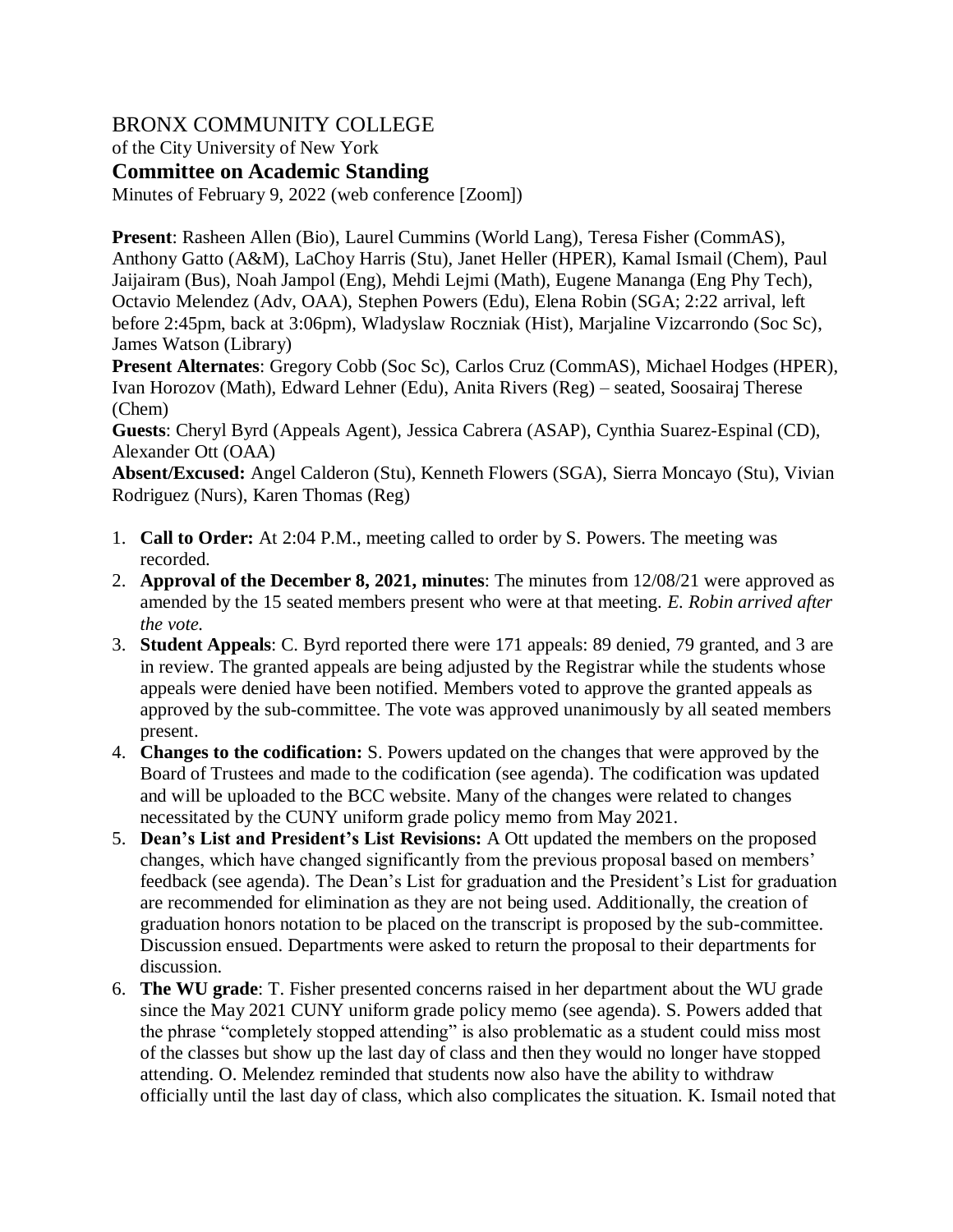bullet point 6 under 8.3.1bi says "a faculty member", which is further confusing as it doesn't specify the student must speak to the faculty member attached to the class in question. Discussion ensued including a discussion of the CR/NC COVID-19 grades and their impact on students. While the CR/NC was helpful for students for students' GPA, it could have longer-standing ramifications dealing with external agencies and transfer institutions. In order to address the issue, a small sub-committee could be formed or feedback could be sought from departments first before moving forward with changes, if any. T. Fisher will lead that sub-committee with P. Jaijairam, O. Melendez, and R. Allen also serving on it.

- 7. **New Business:** S. Powers reported on the recommendation from a sub-committee that met in January regarding a student who appealed the result of an academic grade appeal under the grounds that the appeal process was not correctly followed by the World Languages department. Upon review, the sub-committee agreed that the process had not been followed and recommended the department hear the appeal again. Members voted to approve the subcommittee's recommendation. The recommendation was approved unanimously by all seated members present.
- 8. **Adjournment**: 3:24 p.m.

Meetings are held on the  $2<sup>nd</sup>$  and  $4<sup>th</sup>$  Wednesday of the month. Spring 2022 dates:  $2/23$ ,  $3/9$ , 3/23, 4/13, 4/27, and 5/11.

Respectfully Submitted,

Jeresa a Loter

Teresa A. Fisher, Recording Secretary

Handouts: agenda [Recording:](https://us02web.zoom.us/rec/share/yhibCAOvg0Gm6hMM85nY891LLgv4BoQCadPiJtWAqr2YdSypTqWXVxjAHNc7TtGT.wVPP2Ax0GRkd_3b) [https://us02web.zoom.us/rec/share/yhibCAOvg0Gm6hMM85nY891LLgv4BoQCadPiJtWAqr2YdSypTqWXVx](https://urldefense.proofpoint.com/v2/url?u=https-3A__us02web.zoom.us_rec_share_yhibCAOvg0Gm6hMM85nY891LLgv4BoQCadPiJtWAqr2YdSypTqWXVxjAHNc7TtGT.wVPP2Ax0GRkd-5F3b-5F&d=DwMFAw&c=mRWFL96tuqj9V0Jjj4h40ddo0XsmttALwKjAEOCyUjY&r=IZfWtvjkdY2axVNbaAl81QkbmgEDnG6klzXtuqabQcM&m=52QvHd1fIcQJ7oS7g9renszB99faEP3OU_Sp80Aae_w&s=cXIRYmKDn4DXKTGyzefDfNSZnJPjtfgEYse6eWch6XE&e=) [jAHNc7TtGT.wVPP2Ax0GRkd\\_3b\\_](https://urldefense.proofpoint.com/v2/url?u=https-3A__us02web.zoom.us_rec_share_yhibCAOvg0Gm6hMM85nY891LLgv4BoQCadPiJtWAqr2YdSypTqWXVxjAHNc7TtGT.wVPP2Ax0GRkd-5F3b-5F&d=DwMFAw&c=mRWFL96tuqj9V0Jjj4h40ddo0XsmttALwKjAEOCyUjY&r=IZfWtvjkdY2axVNbaAl81QkbmgEDnG6klzXtuqabQcM&m=52QvHd1fIcQJ7oS7g9renszB99faEP3OU_Sp80Aae_w&s=cXIRYmKDn4DXKTGyzefDfNSZnJPjtfgEYse6eWch6XE&e=) (Passcode: 6cZ@UQTC)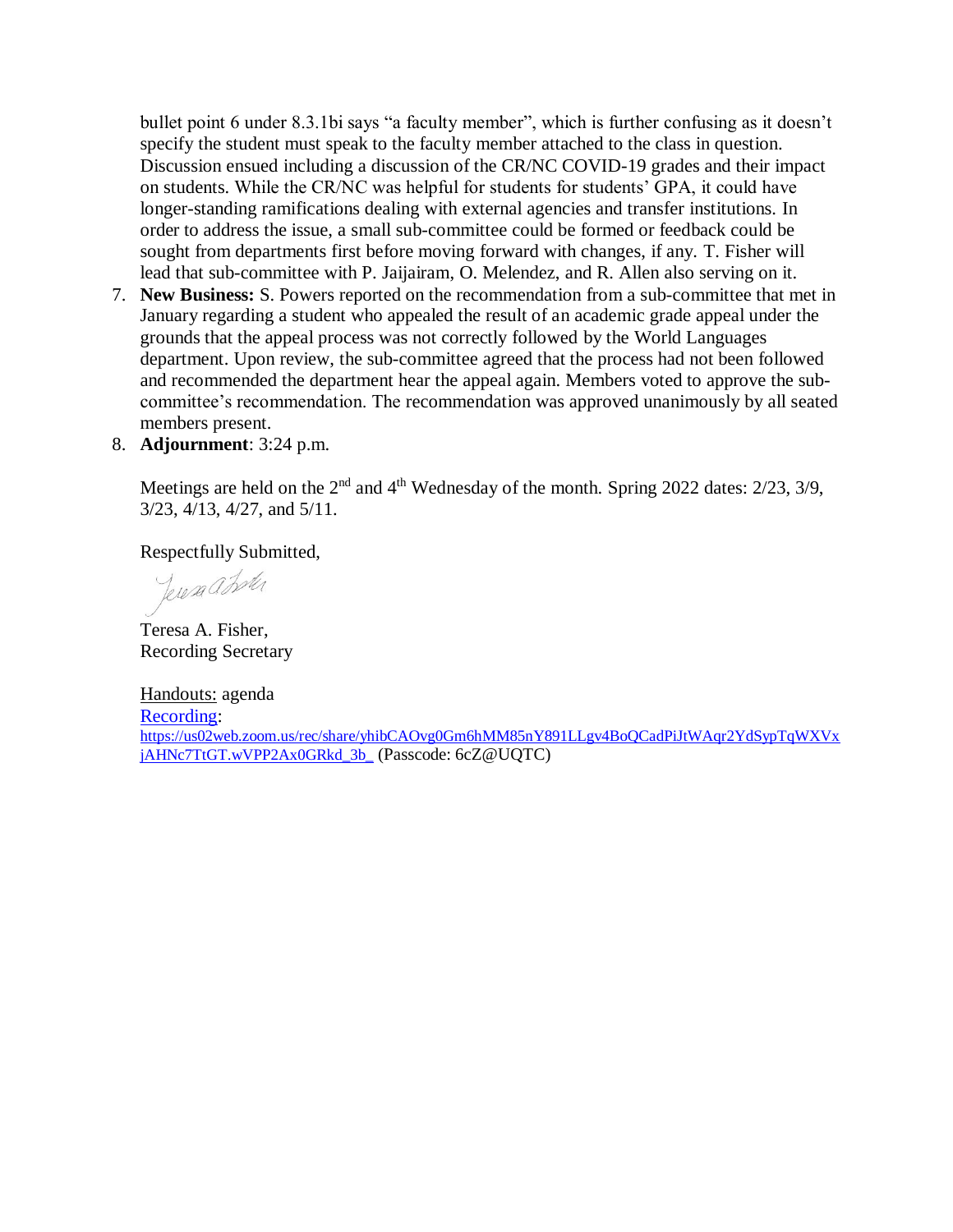# **COMMITTEE ON ACADEMIC STANDING**

February 9, 2021: 2:00 – 4:00

Zoom Meeting Link: <https://us02web.zoom.us/j/87478820734>

# **AGENDA**

| 1. Call to order                                                                            | <b>Steve Powers</b> |
|---------------------------------------------------------------------------------------------|---------------------|
| 2. Approval of Minutes from 12/08/2021                                                      | Teresa Fisher       |
| 3. Student Appeals<br>a. Report                                                             | Cheryl Byrd         |
| <b>4. Changes to Codification</b> (see the end)                                             | <b>Steve Powers</b> |
| 5. Revised Dean's List and President's List Revisions<br>(yes, revised revisions) see below | Alex and Octavio    |
| <b>6. The WU grade</b> (see above the below)                                                | Teresa Fisher       |

## **7. New Business**

Tentative Spring Dates:

If you will not be serving, please let Teresa and/or I know, and please give these dates to your replacement.

February 23, 2022 March 9, 2022 March 23, 2022 April 13, 2022 April 27, 2022 May 11, 2022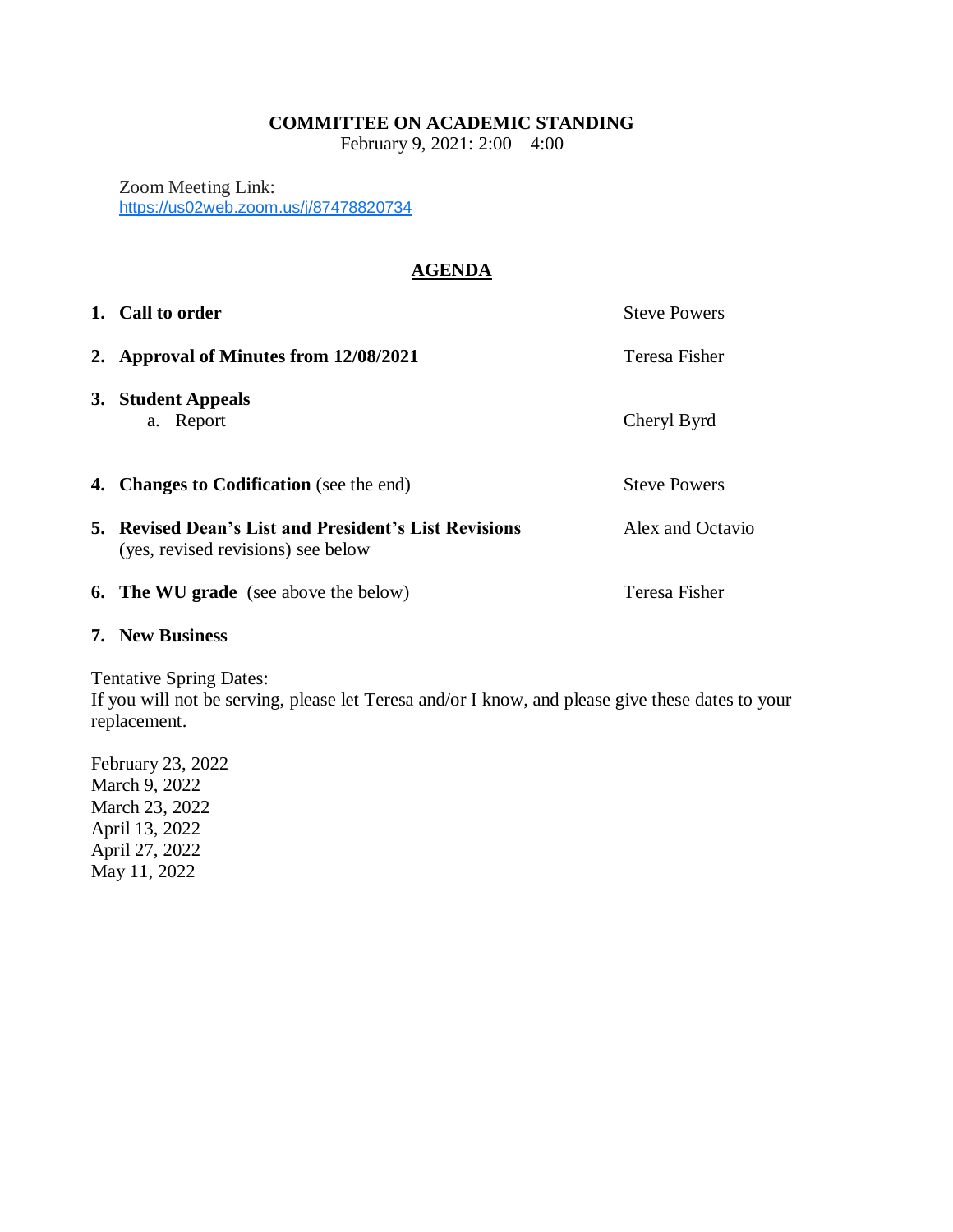# **Concern re Fall 2021 revised WU policy:**

Here is the new policy (8.3.1b):

- a. WU Grade Policy
	- i. As per the May 2021 Uniform Grade Glossary, Policies, and Guidelines CUNY memo: A grade of "WU" is to be assigned to students who participated at least once in an academically related activity, completely stopped attending at any time before the culminating academic experience of the course, i.e., final exam, final paper, etc., and did not officially withdraw. Academically related activities include, but are not limited to.
		- physically attending a class where there is an opportunity for direct interaction between the instructor and students.
		- submitting an academic assignment.
		- taking an exam, an interactive tutorial or computer-assisted instruction.
		- attending a study group that is assigned by the school.
		- participating in an online discussion about academic matters and
		- initiating contact with a faculty member to ask a question about the academic subject studied in the course.
		- engaging in an online academically related activity or initiating contact with a faculty member to ask a course-related question. Logging into an online class is not sufficient, by itself, to demonstrate academic participated by the student.
	- ii. As per that 2021 CUNY memo, effective Fall 2021, the WU grade will not have punitive impact on student's GPA. WU grade will continue to be used to denote Unofficial Withdrawal.
	- iii. A WU grade should never be given in place of an 'F' grade. The 'F' grade is an earned grade based on poor performance and the student not meeting the learning objectives/outcomes of the course throughout the entire academic term/session. If the student has participated in an academically related activity at least once or if there is documented evidence of the student's participation in a course, and they have ceased participating in the course, at the end of the term, the unofficial withdrawal grade reported must be a "WU". When a student does not officially withdraw from a course and fails to complete the course requirements, the instructor assigns the "WU" grade on the final grade roster.

# **Here are the concerns:**

**Last part of 8.3.1b.iii says**: "When a student does not officially withdraw from a course and fails to complete the course requirements, the instructor assigns the "WU" grade on the final grade roster." It doesn't mention the culminating experience. That being said, I don't think you can pull that one sentence out on its own as it must be read in context with the rest of the language in that point. I believe the point of "iii" is to draw a distinction between an F and a WU. To read that last sentence on its own without the context of the sentence that comes before it is an inaccurate reading, I believe. But it is poor structure by CUNY. Until they fix it or we find a way to ameliorate it, I believe you cannot read those sentences separately in section "iii" without misinterpreting the meaning. Additionally, as it falls after section "i", I also think that "iii" has to be interpreted in the context of that first section. That it's what I assume is CUNY's attempt to add nuance to section "i" through an attempted clarification of F v. WU. Theoretically we can delete part "iii", but I don't know if the Board of Trustees would approve it since it's part of the revised CUNY policy. And we can't revise the language since it's their language. I'm not sure how we get around CUNY's language. About the only thing I can think of is adding a line of our own to "iii" that says something like "As a reminder, the WU does not mean the student hasn't completed some work in the class (at least one activity or they would have received a WN), but that they have not completed the culminating project which may be a final exam, a final project, or a final project. Students can withdraw from a class with a W up to the final day of regular classes (before the start of finals week). If they do not withdraw, but fail to complete the culminating experience, then the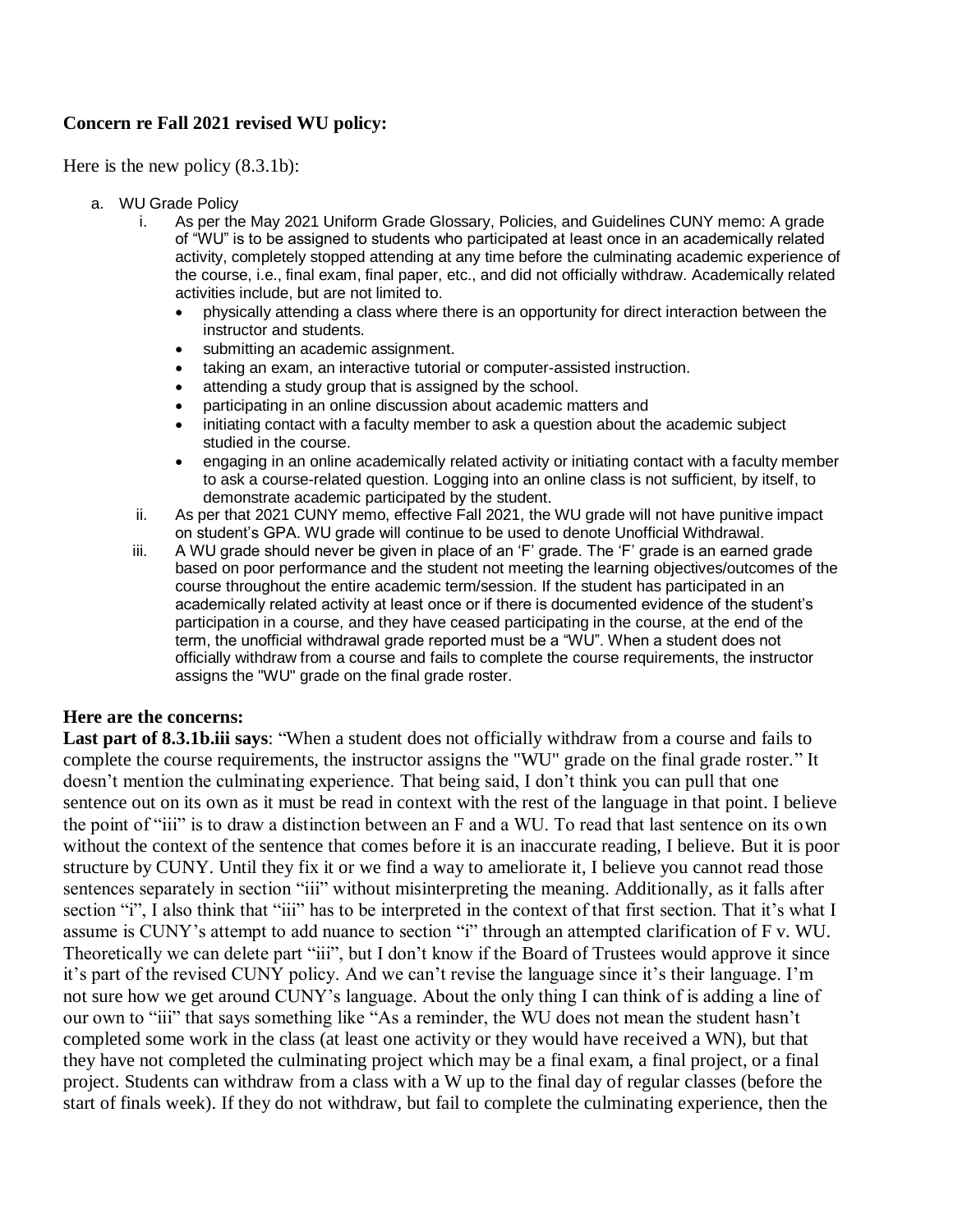WU may be the appropriate grade if they also stopped attending class up to and including the final class session." Or even just add a bracket into that sentence: "When a student does not officially withdraw from a course and fails to complete the course requirements [which must include not completing the culminating experience be it a final exam, paper, or project], the instructor assigns the "WU" grade on the final grade roster."

**Another question re culminating experience v. final exam**: Should there be clarification as to what the culminating experience is and its role in the WU? For most classes it is likely to be the final exam or a final project, but does that need to be more clearly articulated? If the policy said "final exam" and a class didn't have one, a faculty member might think they couldn't give a WU and would award a letter grade even if a student had stopped attending, had completed at least one academic-related activity, didn't withdraw, and didn't turn in the final paper/project because, in their mind, that didn't meet WU requirements since it wasn't a final exam the student missed.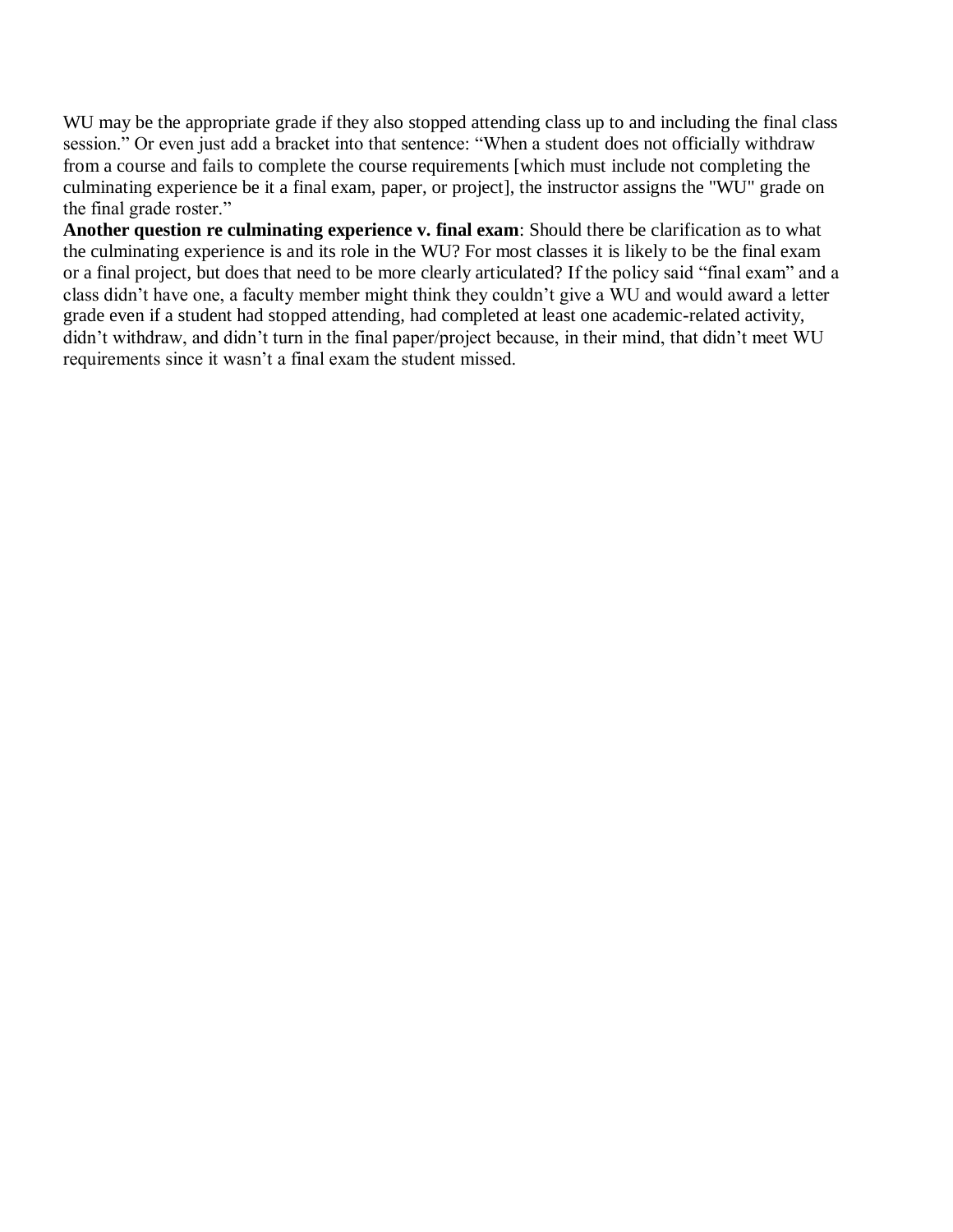**Revision:** To eliminate "Dean's List for Graduation" and "President's List for Graduation". Add graduation honors at a cumulative GPA of 3.7 or higher. **Effective:** Fall 2022

| <b>Dean's List and President's List</b>                                                                                                                                                                                                                                                                                                                                                                                                                                                                                                                                                                                                                                                                                                           | <b>Dean's List and President's List</b>                                                                                                                                                                                                                                                                                                                                                                                                                                                                                                                                                                                                                                                                                                                    |
|---------------------------------------------------------------------------------------------------------------------------------------------------------------------------------------------------------------------------------------------------------------------------------------------------------------------------------------------------------------------------------------------------------------------------------------------------------------------------------------------------------------------------------------------------------------------------------------------------------------------------------------------------------------------------------------------------------------------------------------------------|------------------------------------------------------------------------------------------------------------------------------------------------------------------------------------------------------------------------------------------------------------------------------------------------------------------------------------------------------------------------------------------------------------------------------------------------------------------------------------------------------------------------------------------------------------------------------------------------------------------------------------------------------------------------------------------------------------------------------------------------------------|
|                                                                                                                                                                                                                                                                                                                                                                                                                                                                                                                                                                                                                                                                                                                                                   |                                                                                                                                                                                                                                                                                                                                                                                                                                                                                                                                                                                                                                                                                                                                                            |
| 5.1. Eligibility for Dean's List                                                                                                                                                                                                                                                                                                                                                                                                                                                                                                                                                                                                                                                                                                                  | 5.1. Eligibility for Dean's List                                                                                                                                                                                                                                                                                                                                                                                                                                                                                                                                                                                                                                                                                                                           |
| a. Students shall be eligible for inclusion on the Dean's List if                                                                                                                                                                                                                                                                                                                                                                                                                                                                                                                                                                                                                                                                                 | a. Students shall be eligible for inclusion on the Dean's List if                                                                                                                                                                                                                                                                                                                                                                                                                                                                                                                                                                                                                                                                                          |
| they have been assigned academic grades for a minimum of                                                                                                                                                                                                                                                                                                                                                                                                                                                                                                                                                                                                                                                                                          | they have been assigned academic grades for a minimum of                                                                                                                                                                                                                                                                                                                                                                                                                                                                                                                                                                                                                                                                                                   |
| twelve (12) college-level credits in a spring and/or                                                                                                                                                                                                                                                                                                                                                                                                                                                                                                                                                                                                                                                                                              | twelve (12) college-level credits in a spring and/or                                                                                                                                                                                                                                                                                                                                                                                                                                                                                                                                                                                                                                                                                                       |
| fall semester with an average of 3.3 or higher.                                                                                                                                                                                                                                                                                                                                                                                                                                                                                                                                                                                                                                                                                                   | fall semester with an average of 3.3 or higher.                                                                                                                                                                                                                                                                                                                                                                                                                                                                                                                                                                                                                                                                                                            |
| 5.2 Evaluation for Dean's List                                                                                                                                                                                                                                                                                                                                                                                                                                                                                                                                                                                                                                                                                                                    | 5.2 Evaluation for Dean's List                                                                                                                                                                                                                                                                                                                                                                                                                                                                                                                                                                                                                                                                                                                             |
| a. Students shall be evaluated for the Dean's List upon                                                                                                                                                                                                                                                                                                                                                                                                                                                                                                                                                                                                                                                                                           | a. Students shall be evaluated for the Dean's List upon                                                                                                                                                                                                                                                                                                                                                                                                                                                                                                                                                                                                                                                                                                    |
| successful completion of 12 or more college credits in a spring                                                                                                                                                                                                                                                                                                                                                                                                                                                                                                                                                                                                                                                                                   | successful completion of 12 or more college credits in a                                                                                                                                                                                                                                                                                                                                                                                                                                                                                                                                                                                                                                                                                                   |
| and/or fall semester.                                                                                                                                                                                                                                                                                                                                                                                                                                                                                                                                                                                                                                                                                                                             | spring and/or fall semester.                                                                                                                                                                                                                                                                                                                                                                                                                                                                                                                                                                                                                                                                                                                               |
| 5.3 Limitations governing Dean's List<br>No student <i>may be</i> included on the Dean's List more than six<br>a.<br>(6) times during his or her stay at the college.<br>b. A student with a grade of F, WU, or FIN shall not be eligible<br>for that band. An INC or PEN grade must be completed before<br>the start of the following spring and/or fall semester for a<br>student to be considered for the Dean's List. A student with a<br>Z grade shall not be considered until the Z grade is resolved.<br>c. Transfer credits are not applicable for Dean's List<br>consideration. When a student transfers in courses from<br>another school that student is given the credits for those<br>courses but not the grades that were received. | 5.3 Limitations governing Dean's List<br>No student <i>may be</i> included on the Dean's List more than six<br>a.<br>(6) times during his or her stay at the college.<br>b. A student with a grade of F, WU, or FIN shall not be eligible<br>for that band. An INC or PEN grade must be completed<br>before the start of the following spring and/or fall semester for<br>a student to be considered for the Dean's List. A student with<br>a Z grade shall not be considered until the Z grade is<br>resolved.<br>c. Transfer credits are not applicable for Dean's List<br>consideration. When a student transfers in courses from<br>another school that student is given the credits for those<br>courses but not the grades that were received.<br>d. |
| 5.4 Dean's List for Graduation                                                                                                                                                                                                                                                                                                                                                                                                                                                                                                                                                                                                                                                                                                                    | 5.4 Eligibility for President's List                                                                                                                                                                                                                                                                                                                                                                                                                                                                                                                                                                                                                                                                                                                       |
| a. To be considered for the Dean's List at the time of graduation,                                                                                                                                                                                                                                                                                                                                                                                                                                                                                                                                                                                                                                                                                | Students shall be eligible for inclusion on the President's List                                                                                                                                                                                                                                                                                                                                                                                                                                                                                                                                                                                                                                                                                           |
| a student must have a cumulative grade point average (GPA)                                                                                                                                                                                                                                                                                                                                                                                                                                                                                                                                                                                                                                                                                        | a.                                                                                                                                                                                                                                                                                                                                                                                                                                                                                                                                                                                                                                                                                                                                                         |
| of 3.3 or higher, with no PEN or INC grades.                                                                                                                                                                                                                                                                                                                                                                                                                                                                                                                                                                                                                                                                                                      | if they have been assigned academic grades for a minimum                                                                                                                                                                                                                                                                                                                                                                                                                                                                                                                                                                                                                                                                                                   |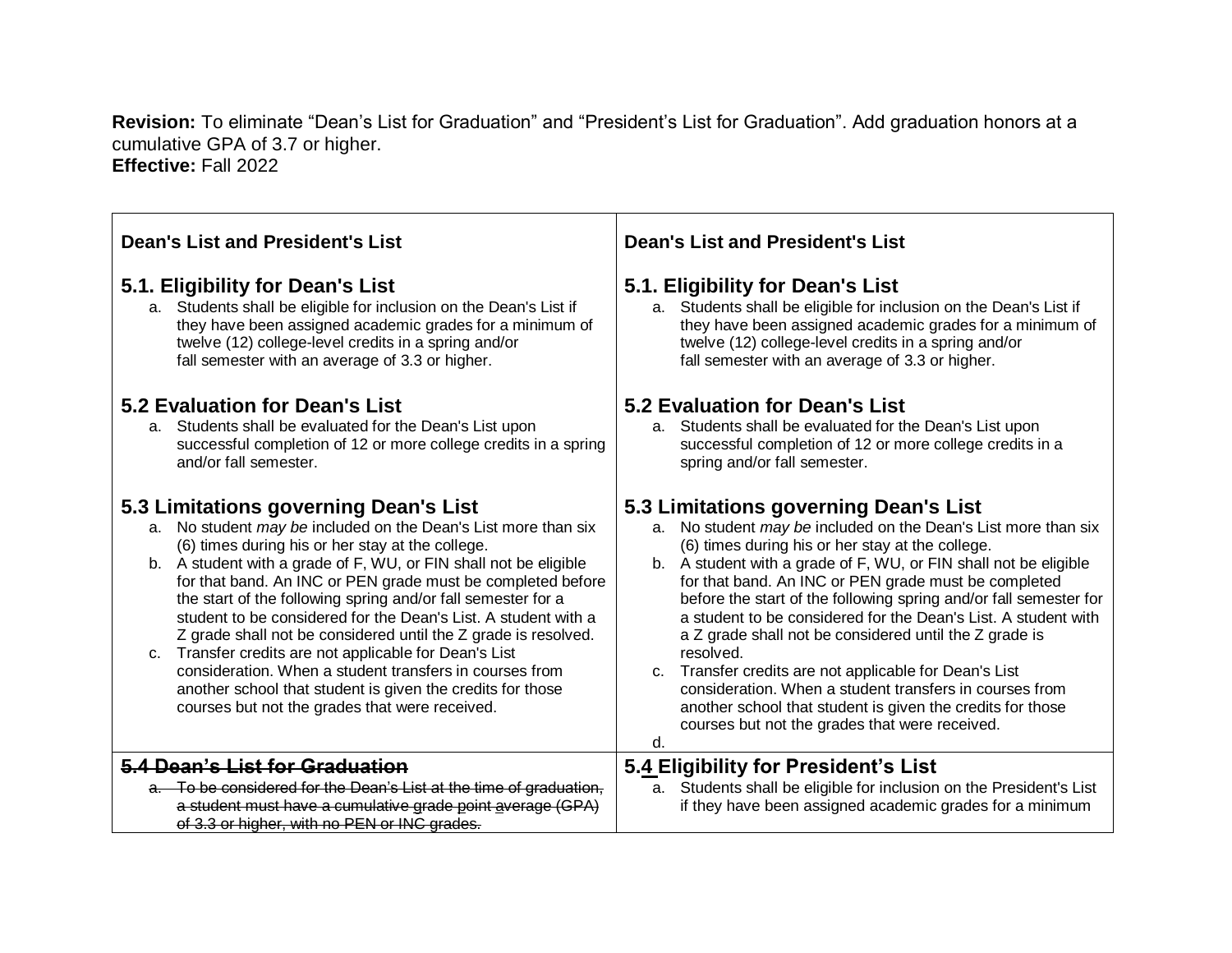# **5.5 Eligibility for President's List**

a. Students shall be eligible for inclusion on the President's List if they have been assigned academic grades for a minimum of twelve (12) college-level credits in a spring and/or fall semester with an average of 3.7 or higher.

# **5.6 Evaluation for President's List**

a. Students shall be evaluated for the President's List upon successful completion of 12 or more college credits in a spring and/or fall semester.

# **5.7 Limitations Governing President's List**

- a. A student who qualifies for the President's List in a given spring and/or fall semester or at graduation is not eligible to be on the Dean's List at the same time.
- b. No student may be included on the President's List more than six (6) times during his or her stay at the college.
- c. A student with a grade of F or WU shall not be eligible for that semester. An INC or PEN grade must be completed before the start of the following semester for a student to be considered for President's List. A student with a Z grade shall not be considered until the grade is resolved.

# **5.8 President's List for Graduation**

a. To be considered for the President's List at the time of graduation a student must have a cumulative grade point average (GPA) of 3.7 or higher, with no PEN or INC grades.

# **5.9 Part-Time Dean's List**

a. Students shall be eligible for inclusion on the Part-time Dean's List if they have been assigned academic grades for a minimum of six (6) and up to eleven (11) college-level credits in a spring and/or fall semester with an average of 3.3 or higher.

**5.10 Evaluation for Part-Time Dean's List**

of twelve (12) college-level credits in a spring and/or fall semester with an average of 3.7 or higher.

# **5.5 Evaluation for President's List**

a. Students shall be evaluated for the President's List upon successful completion of 12 or more college credits in a spring and/or fall semester.

# **5.6 Limitations Governing President's List**

- a. A student who qualifies for the President's List in a given spring and/or fall semester or at graduation is not eligible to be on the Dean's List at the same time.
- b. No student may be included on the President's List more than six (6) times during his or her stay at the college.
- c. A student with a grade of F or WU shall not be eligible for that semester. An INC or PEN grade must be completed before the start of the following semester for a student to be considered for President's List. A student with a Z grade shall not be considered until the grade is resolved.

#### **5.7 Part-Time Dean's List**

a. Students shall be eligible for inclusion on the Part-time Dean's List if they have been assigned academic grades for a minimum of six (6) and up to eleven (11) college-level credits in a spring and/or fall semester with an average of 3.3 or higher.

#### **5.8 Evaluation for Part-Time Dean's List**

a. Students shall be evaluated for the Part-time Dean's List upon successful completion of 6 to 11 college credits in a spring and/or fall semester.

**5.9 Limitations governing Part-Time Student Dean's List**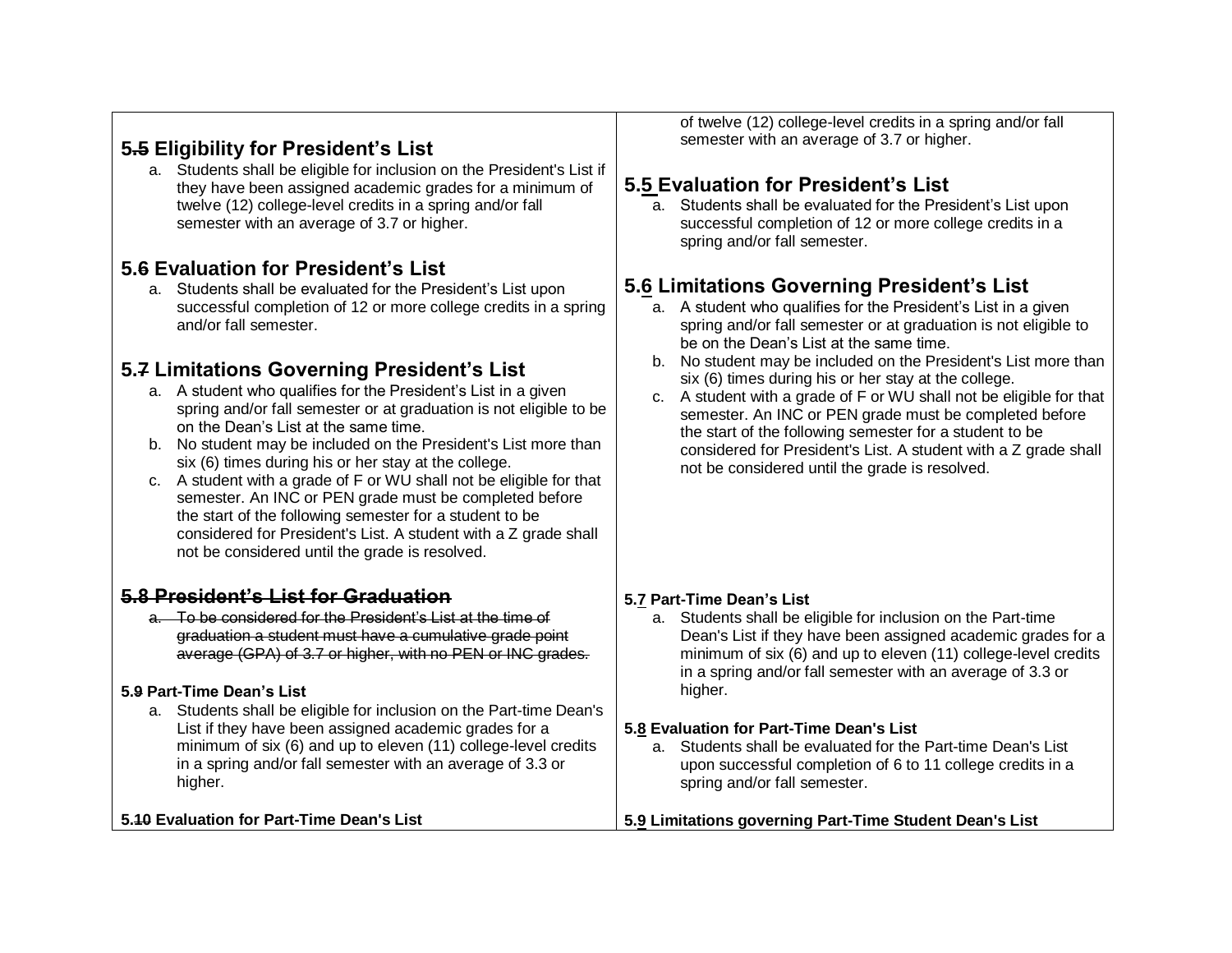a. Students shall be evaluated for the Part-time Dean's List upon successful completion of 6 to 11 college credits in a spring and/or fall semester.

#### **5.11 Limitations governing Part-Time Student Dean's List**

- a. No student may be included on the Part-time Dean's List more than six (6) times during his or her stay at the college.
- b. A part-time student with a grade of F, WU, or FIN, or WF shall not be eligible. An INC or PEN grade must be completed before the start of the following spring and/or fall semester for a student to be considered for the Part-Time Dean's List. A student with a Z grade shall not be considered until the Z grade is resolved.
- c. Transfer credits are not applicable for the Part-Time Dean's List consideration. When a student transfers in courses from another school that student is given the credits for those courses but not the grades that were received.

# **5.12 Part-Time President's List**

a. Students shall be eligible for inclusion on the Part-Time President's List if they have been assigned academic grades for a minimum of six (6) and up to eleven (11) college-level credits in a spring and/or fall semester with an average of 3.7 or higher.

#### **5.13 Evaluation for Part-Time Student President's List**

a. Students shall be evaluated for the Part-time President's List upon successful completion of 6 to 11 college credits in a spring and/or fall semester.

# **5.14 Limitations governing Part-Time Student President's List**

- a. No student may be included on the Part-Time President's List more than six (6) times during his or her stay at the college.
- b. A part-time student with a grade of F, WU, or FIN, or WF shall not be eligible. An INC or PEN grade must be completed before the start of the following semester for a student to be considered for the Part-Time Student President's List. A parttime student with a Z grade shall not be considered until the Z grade is resolved.
- a. No student may be included on the Part-time Dean's List more than six (6) times during his or her stay at the college.
- b. A part-time student with a grade of F, WU, or FIN, or WF shall not be eligible. An INC or PEN grade must be completed before the start of the following spring and/or fall semester for a student to be considered for the Part-Time Dean's List. A student with a Z grade shall not be considered until the Z grade is resolved.
- c. Transfer credits are not applicable for the Part-Time Dean's List consideration. When a student transfers in courses from another school that student is given the credits for those courses but not the grades that were received.

# **5.10 Part-Time President's List**

a. Students shall be eligible for inclusion on the Part-Time President's List if they have been assigned academic grades for a minimum of six (6) and up to eleven (11) college-level credits in a spring and/or fall semester with an average of 3.7 or higher.

# **5.11 Evaluation for Part-Time Student President's List**

a. Students shall be evaluated for the Part-time President's List upon successful completion of 6 to 11 college credits in a spring and/or fall semester.

# **5.12 Limitations governing Part-Time Student President's List**

- a. No student may be included on the Part-Time President's List more than six (6) times during his or her stay at the college.
- b. A part-time student with a grade of F, WU, or FIN, or WF shall not be eligible. An INC or PEN grade must be completed before the start of the following semester for a student to be considered for the Part-Time Student President's List. A part-time student with a Z grade shall not be considered until the Z grade is resolved.
- c. Transfer credits are not applicable for the Part-Time President's List consideration. When a student transfers in courses from another school that student is given the credits for those courses but not the grades that were received.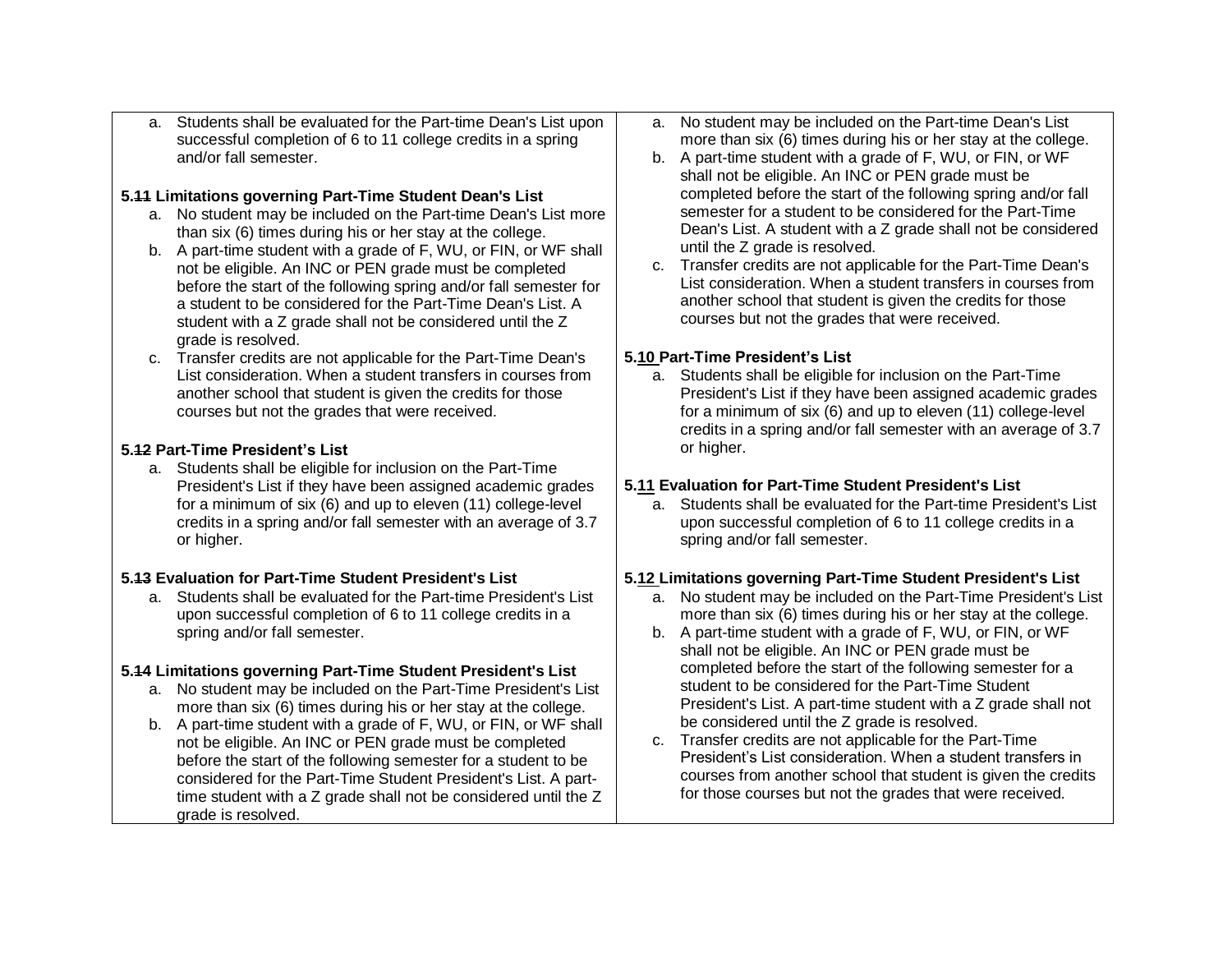| Transfer credits are not applicable for the Part-Time<br>C.<br>President's List consideration. When a student transfers in<br>courses from another school that student is given the credits<br>for those courses but not the grades that were received. |                                                                                                                                                                                                                                                    |
|---------------------------------------------------------------------------------------------------------------------------------------------------------------------------------------------------------------------------------------------------------|----------------------------------------------------------------------------------------------------------------------------------------------------------------------------------------------------------------------------------------------------|
|                                                                                                                                                                                                                                                         | <b>11.9 Graduation Honors Notation</b><br>a. Students with a 3.7 or higher cumulative BCC GPA at the<br>time of graduation shall receive a "with honors" notation on<br>their transcript in recognition of their academic record of<br>excellence. |

# **Rationale:**

The "Dean's List for Graduation" and "President's List for Graduation" sections seem intended to refer to a separate honor to be awarded to a student upon graduation (though there is some ambiguity in the language). This separate honor has not been applied to student records in recent history and, therefore, should be removed.

The creation of a "Graduation Honors Notation" based on 3.7 or higher GPA will allow BCC to formally recognize those students with exceptional final cumulative GPAs. In particular, students who graduate with a BCC cumulative GPA of 3.7 or higher will receive the notation of "with honors" on their transcript. This policy will bring BCC into alignment with most of its peer CUNY community colleges that have cumulative GPA-based graduation honors. Based on a review of recent data, it is likely that approximately 10 to 15% of BCC graduates in a given year will graduate "with honors."